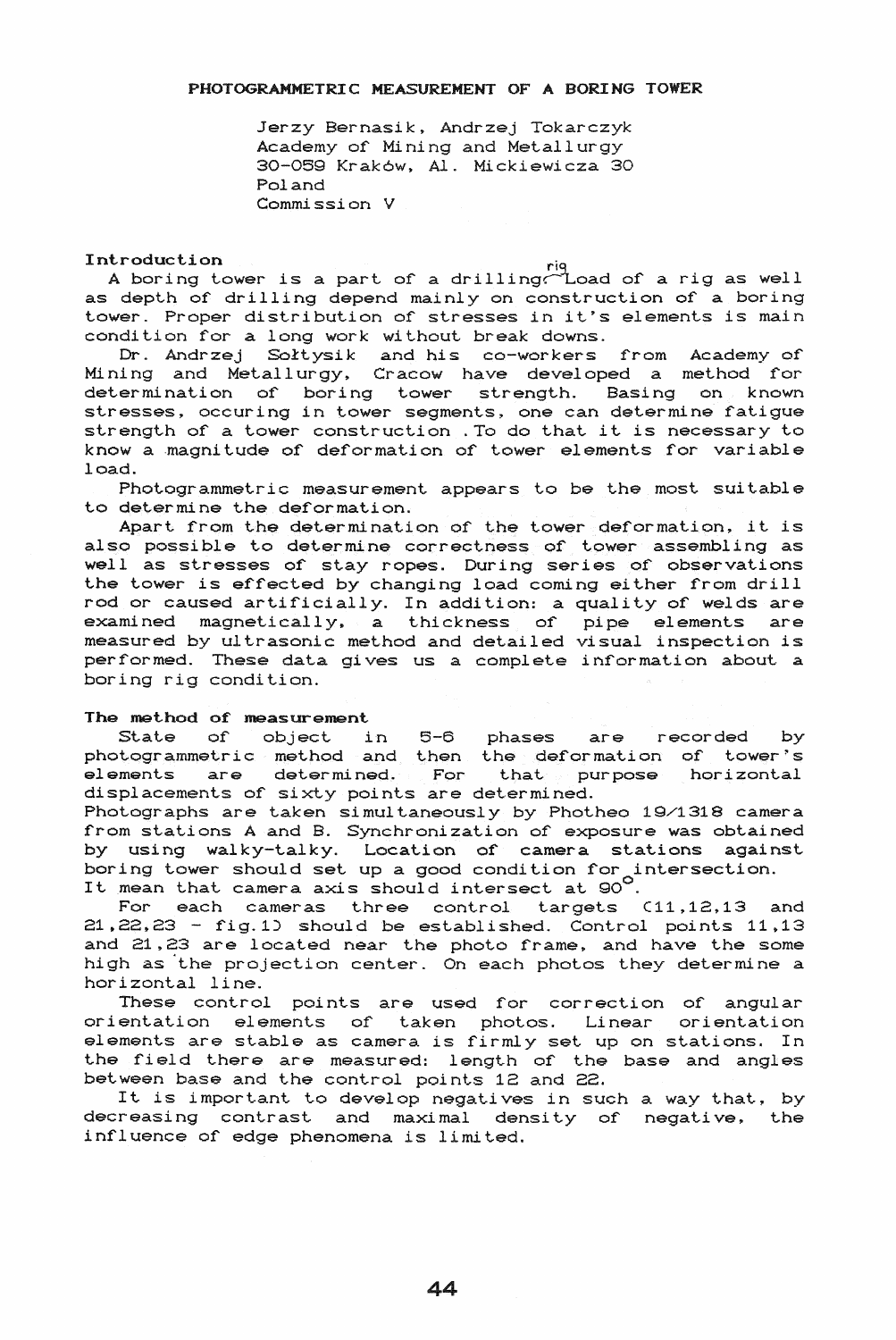

Fig.1 Mutual arrangement of camera stations, control points and the boring tower

photograms measurement a precise stereocomparator For The photos of succesive phase were Stecometer was used. combined in the following time-pairs: 1-2, 3-2, 3-4, 5-4, 5-6, 1-6, 1-4 (for 6 phases). Such method of measurement gives an opportunity to check results and to estimate an accuracy. According to our experiences some systematic and personal errors are eliminated by using such measuring procedure. Negatives are oriented along the fiducial mark line or along a line of an artificial horizon Clines:  $11 - 13$ ,  $21 - 23$ . The following sets of points are measured: the fiducial marks, the control points and the points located on tower's elements. The measurement of the control points is repeated after tower measurement. To minimalize an influence of photochemical image deformation it is very important to chose observed points properly. Mostly the points are chosen on both edges of steel pipe on different hights. The same background should appear on both sides of tower elements because of light and shade effects. Due to this limitation it is sometimes impossible to measure displacements in places, which are critical from the experts' report point of view.

The basic measured values are the horizontal time parallaxes  $p = x' - x''$ . Vertical parallaxes q are also measured but generally not used Cbesides for control points 11,13,21,23).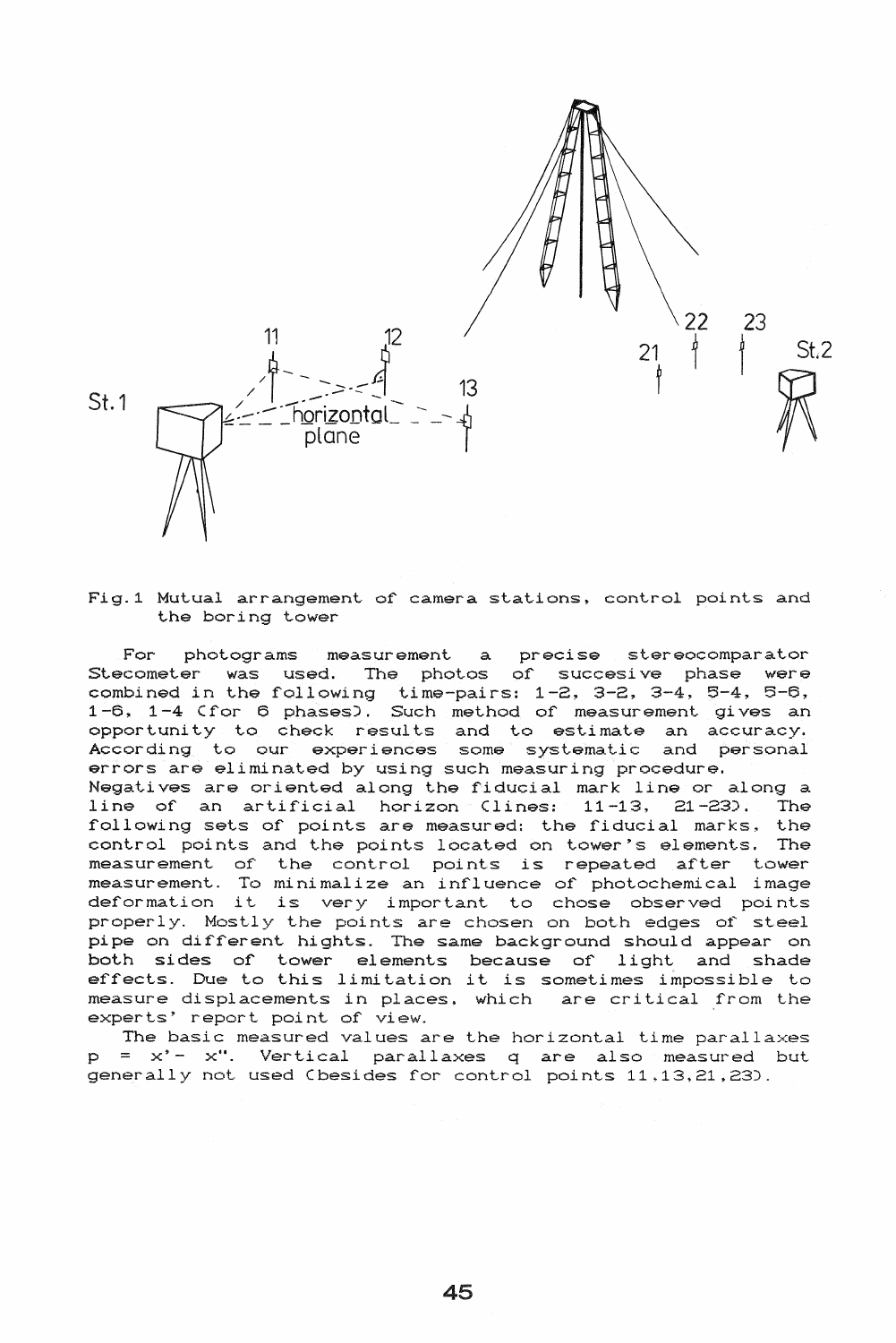The differences in the vertical paralaxes gives us information about precision of measurement.

Two methods of time-pair observation appears to be of the same accuracy: stereoscopic observation and seperate mono observations of the left and right photos. We should realize that in stereoscopic observation it is easy to make error caused by variability of light - and - shadow effects occuring differently on both photos.

#### Calculation of displacements

Measured values for a given point P corrected due to camera orientation errors according to the formulae:

$$
p_p = p'_p + \frac{q'_{13} - q'_{11}}{x'_{13} - x'_{11}} \cdot z'_p + \cos^2 \tau \cdot p_{12}
$$
 (1)

$$
x_p = x'_p + \frac{z'_{13} - z'_{11} + q'_{13} - q'_{11}}{x'_{13} - x'_{11}}
$$
 (2)

where:  $x'$ ,  $z'$ ,  $p'$ ,  $q'$  - measured image coordinates and parallaxes

$$
\gamma = \arctan \frac{x^i}{c_k}
$$

$$
p_{12} = p_{12} + \frac{q_{13}' - q_{11}'}{x_{13}' - x_{11}'} \cdot z_{12}' \qquad (3)
$$

To calculate components of the observed point displacements and assambling deviations it is necessary to know the aproximate coordinates of the camera stations as well as coordinates of the points. They are calculated from: measured in the field: the length of the base and an angle of the camera orientation, measured on photos image coordinates x' and known The coordinates are calculated first in the coordinate  $c_{\mathbf{k}}$ . system of camera station A and then transformed to the local coordinate system of the boring tower.

Time - parallaxes, corrected first according to equation (1), are then adjusted. For each measured point the following time parallaxes are set up:

$$
P_{1-2}
$$
,  $P_{2-3}$ ,  $P_{3-4}$ ,  $P_{1-4}$ ,  $P_{1-6}$ ,  $P_{6-5}$ ,  $P_{5-4}$ 

Adjustment are carried out in the same way as for level circuits (Fig. 2) with the weights;

$$
p_{I} = \frac{1}{3}
$$
,  $p_{II} = 1$ ,  $p_{III} = \frac{1}{3}$ 

First the most probable value of  $\bar{p}_{1-4}$  is calculated and then corrections, adjusted values of the time - parllaxes and their errors are calculated. The components of measured points displacement  $\langle dX_n, dY_n \rangle$  are calculated from formulae (2):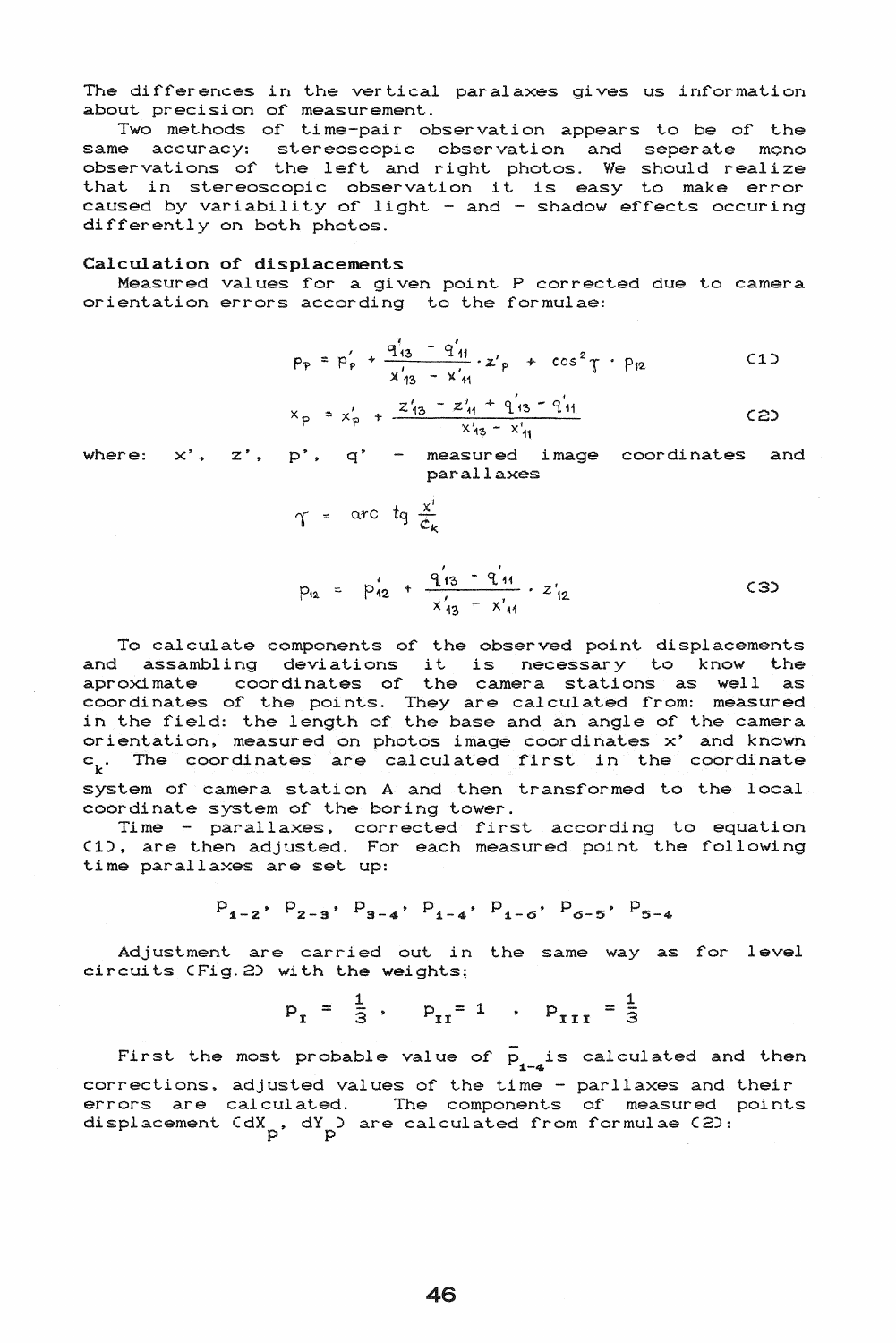$$
\begin{bmatrix}dX_{p} \\ dY_{p} \\ dY_{p}\end{bmatrix} = \begin{bmatrix}\frac{\Delta X_{B} \cdot d_{A}^{2} \cdot \cos^{2} \gamma_{A}}{\alpha} & \frac{-\Delta X_{A} \cdot d_{B}^{2} \cdot \cos^{2} \gamma_{B}}{\delta} \\ \frac{\Delta Y_{B} \cdot d_{A}^{2} \cdot \cos^{2} \gamma_{A}}{\alpha} & \frac{-\Delta Y_{A} \cdot d_{B}^{2} \cdot \cos^{2} \gamma_{B}}{\delta} \end{bmatrix} \cdot \begin{bmatrix} p_{A} \\ p_{B} \end{bmatrix}
$$

where: 
$$
a = c_{kA} \cdot (\Delta X_A \cdot \Delta Y_B - \Delta X_B \cdot \Delta Y_A)
$$
  
\n $b = c_{kB} \cdot (\Delta X_A \cdot \Delta Y_B - \Delta X_B \cdot \Delta Y_A)$   
\n $c_{kA} \cdot c_{kB} -$  camera constants  
\n $\Delta X_A = X_p - X_A$  ;  $\Delta Y_A = Y_p - Y_A$   
\n $\Delta X_B = X_p - X_B$  ;  $\Delta Y_B = Y_p - Y_B$   
\n $d_A = \sqrt{\Delta X_A^2 + \Delta Y_A^2}$   $d_B = \sqrt{\Delta X_B^2 + \Delta Y_B^2}$ 

For all calculations the microcomputer ZX Spectrum was used.



Fig. 2 Scheme of the observation adjustment

# Results of a boring tower deformation measurements

The components of points displacement, calculated from formula  $(4)$ , are compared with a standard displacement Ccalculated for known load and taking into account technical characteristics of the tower).

On fig fig 3,4 the results of measurement are shown.

The mean errors of determined tower displacements in photo scale are as follows:

| station A: $(1.9 \t; 2.1 \t; 1.7 \t; 2.0 \t; 2.1 \t; 2.1 \t; 1.8)$ |  |  |  |  | $\lceil \mu m \rceil$   |
|--------------------------------------------------------------------|--|--|--|--|-------------------------|
| station B: $2.0$ ; $1.4$ ; $1.0$ ; $1.4$ ; $1.4$ ; $1.2$ ; $1.1$   |  |  |  |  | $\lfloor \mu m \rfloor$ |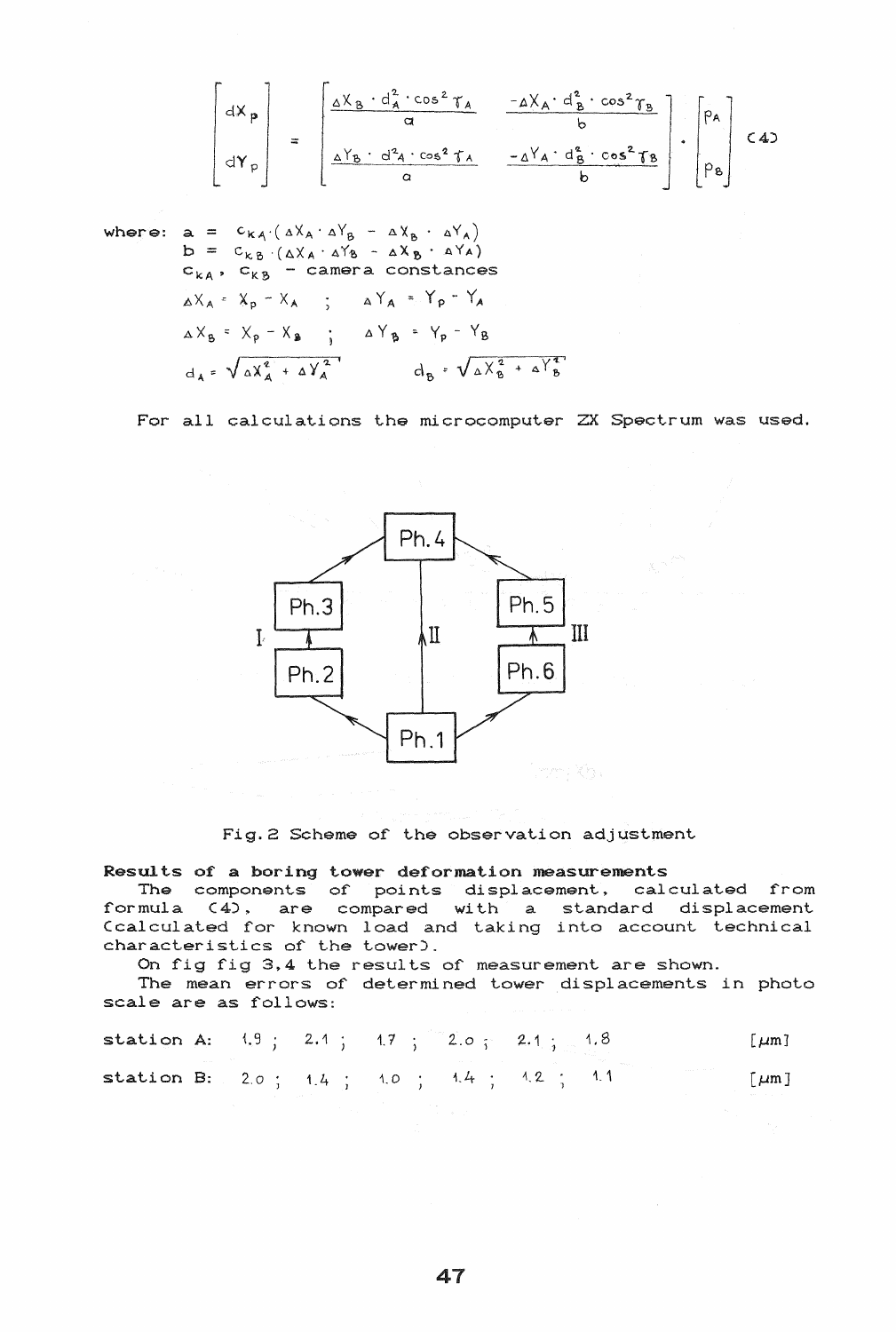

Fig.3. The displacements in vertical planes XZ and YZ.



Fig.4. The displacements in horizontal plane XY.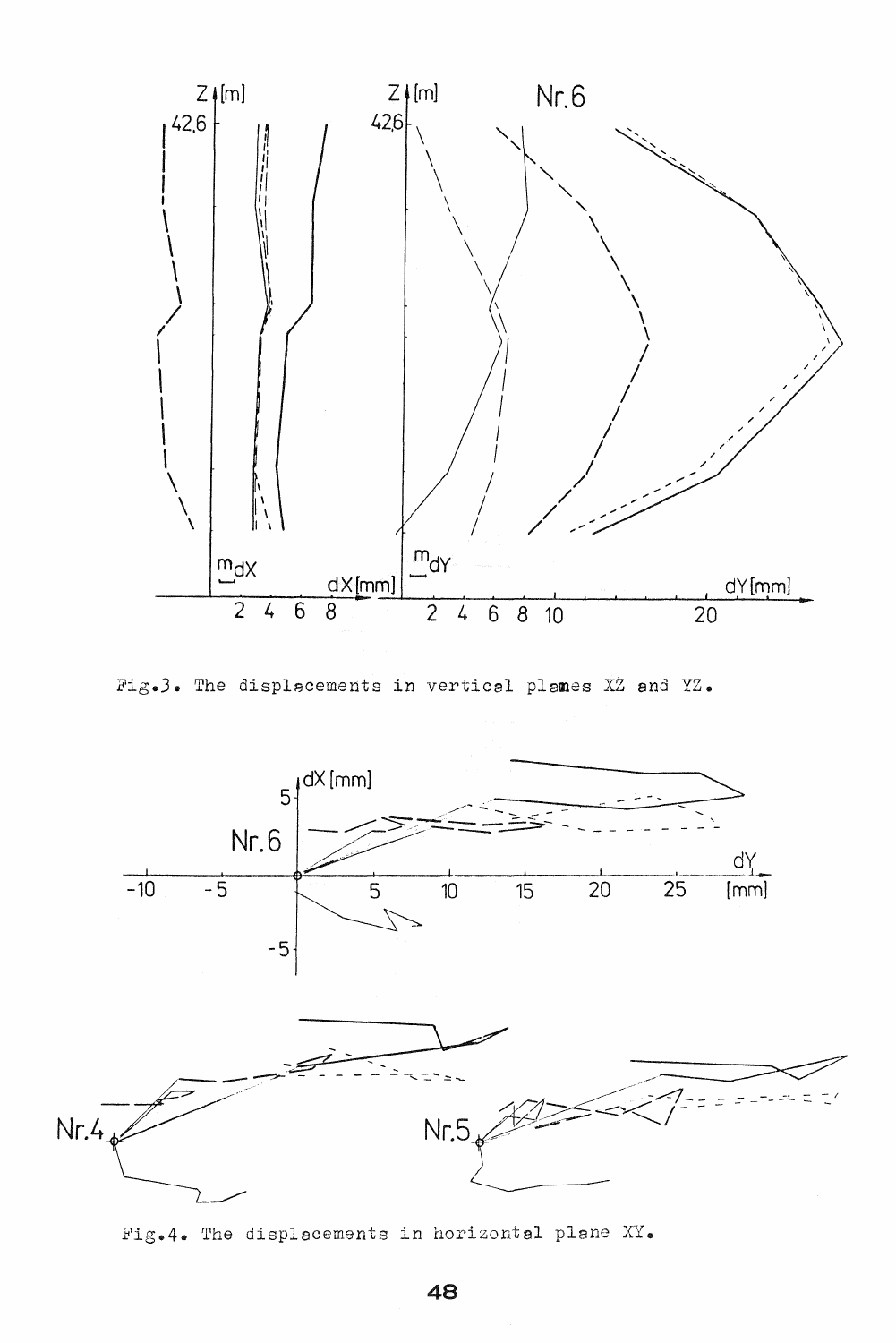As can he seen from above, that the adjusted time-parallaxes are calculated with mean error equal  $\pm$  1.6  $\mu$ m. It means that the displacement of point are determined with accuracy of <sup>±</sup>1.5 mm.

### Determination of the assembling deviations

The assembling deviations are determined for an unloaded tower. During the displacement measurement both generating line of each shears are observed. These data make it possible to of each shears are observed. These data make it possible to approximation using linear function. The plane, to which shear axis belong, can be defined by any two points located  $\iota$ n shear axis Con image plane) and projection center. Because such plane is defined in the image coordinate system it must be then transformed to the local tower coordinate system. This transformation is reduced to a rotation in a horizontal plane . The angle of the rotation is equal to the camera orientation angle. Having the planes defined in such a way, for both camera station, the position of shear axis in space can be find as the intersection of these two planes.

In practice the problem has been solved as follows. The shear axis is approximated using least square method by the straigh line pasing through, points located on shear's generating line according to formula:

$$
\mathbf{a} \times \mathbf{a} \times \mathbf{a} + \mathbf{b} \mathbf{y} + \mathbf{c} = \mathbf{0} \mathbf{0}, \quad \mathbf{a} \times \mathbf{a} \times \mathbf{b} \times \mathbf{c} = \mathbf{0}
$$

Then the points of intersections of this straigh line with axis x' and z' of image coordinate system are found. These points and projection center O define the plane given by the equation:  $Ax + By + Cz + D = 0$ 

where: A, B, C - the coordinates of the vector 
$$
\vec{r}
$$
  
orthogonal to that plane

This vector is then rotated about angle which is equal to the camera axes orientation angle:

$$
\vec{R} = A \vec{r}
$$

where:  $A - i s$  operator of the rotation and

> $\cos \alpha$  -sin  $\alpha$  0  $A = \int \sin \alpha \cos \alpha \cos \alpha$  $\circ$  0 1

The vector  $\vec{S}$  of shears' axis is a vector product of  $\vec{R}_{_{\textstyle 4}}$  and for the both camera station

$$
S = R \times R
$$
  
\n
$$
S = S(X, S), S(Z)
$$

Components of deflection of the shear's axis from the vertical line in two vertical planes can be calculated as follows:

$$
\sigma_{\mathbf{x} \mathbf{z}} = \frac{S \mathbf{x}}{S \mathbf{z}} \qquad \qquad \sigma_{\mathbf{y} \mathbf{z}} = \frac{S \mathbf{y}}{S \mathbf{z}}
$$

The shears  $1-2-3$  and  $4-5-6$  are rigidly fastened so the mean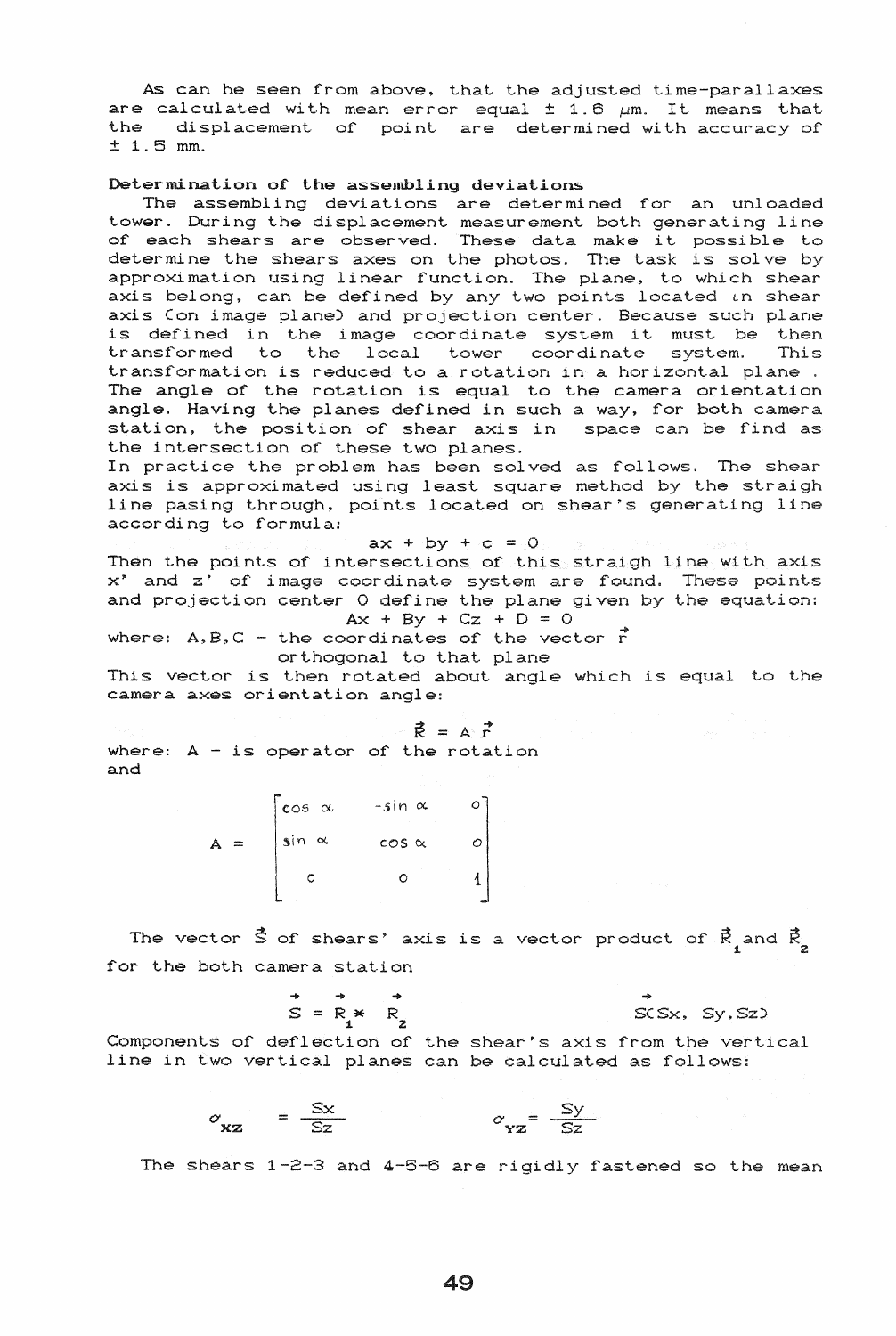deflection of left and right side of boring tower can be determined

$$
\sigma_{XZ}^{L} = \frac{1}{3} \left( 6_{XZ}^{4} + 6_{XZ}^{2} + 6_{XZ}^{3} \right)
$$
  
\n
$$
\sigma_{YZ}^{L} = \frac{1}{3} \left( 6_{XZ}^{4} + 6_{YZ}^{2} + 6_{YZ}^{3} \right)
$$
  
\n
$$
\sigma_{XZ}^{P} = \frac{1}{3} \left( 6_{XZ}^{4} + 6_{XZ}^{5} + 6_{XZ}^{6} \right)
$$
  
\n
$$
\sigma_{YZ}^{P} = \frac{1}{3} \left( 6_{XZ}^{4} + 6_{XZ}^{5} + 6_{YZ}^{6} \right)
$$

For correctly assembled boring tower the deflections should fullfil the following conditions:



If these contitions are not fullfiled it means that the whole construction is deflected:

$$
\sigma_{XZ} = \frac{1}{2} c \sigma_{XZ}^{L} + \sigma_{XZ}^{P}
$$

$$
\sigma_{YZ} = \frac{1}{2} c \sigma_{YZ}^{L} + \sigma_{YZ}^{P}
$$

Taking into account the height of the boring tower the deflection of the upper part of the boring tower is determined:

$$
W_{XZ} = \sigma_{XZ} * H
$$
  

$$
W_{YZ} = \sigma_{YZ} * H
$$

Determination of pull forces of stay ropes

For full estimation of a technical condition of a boring "I I I I I ESTIMATION OF a CECHILICAL CONCLICION OF a DOITING<br>tower it is necessary to determine - besides the values volume is induced in the second medical conduction of the second in the places at which stay ropes are fixed to the horing tower. These forces should be determine for various load of a horing tower. The problem lies in determination of parameters of a chain curve which physic model is a stay rope. The parameters of the chain curve can be determined by approximation that is based on photographs of a stay rope. As, the most important are forces. that occur in the places, at which stay ropes are fixed to the boring tower, it. *is* not necessary to have the whole stay rope recorded on the photos; it is sufficient to have recorded only part which lies near the construction. Therefore it is not necessary to take additional photos; the photos taken to deter mine displacement and deformation of boring tower, on which about 60-90% of the whole stay rope is recorded. Using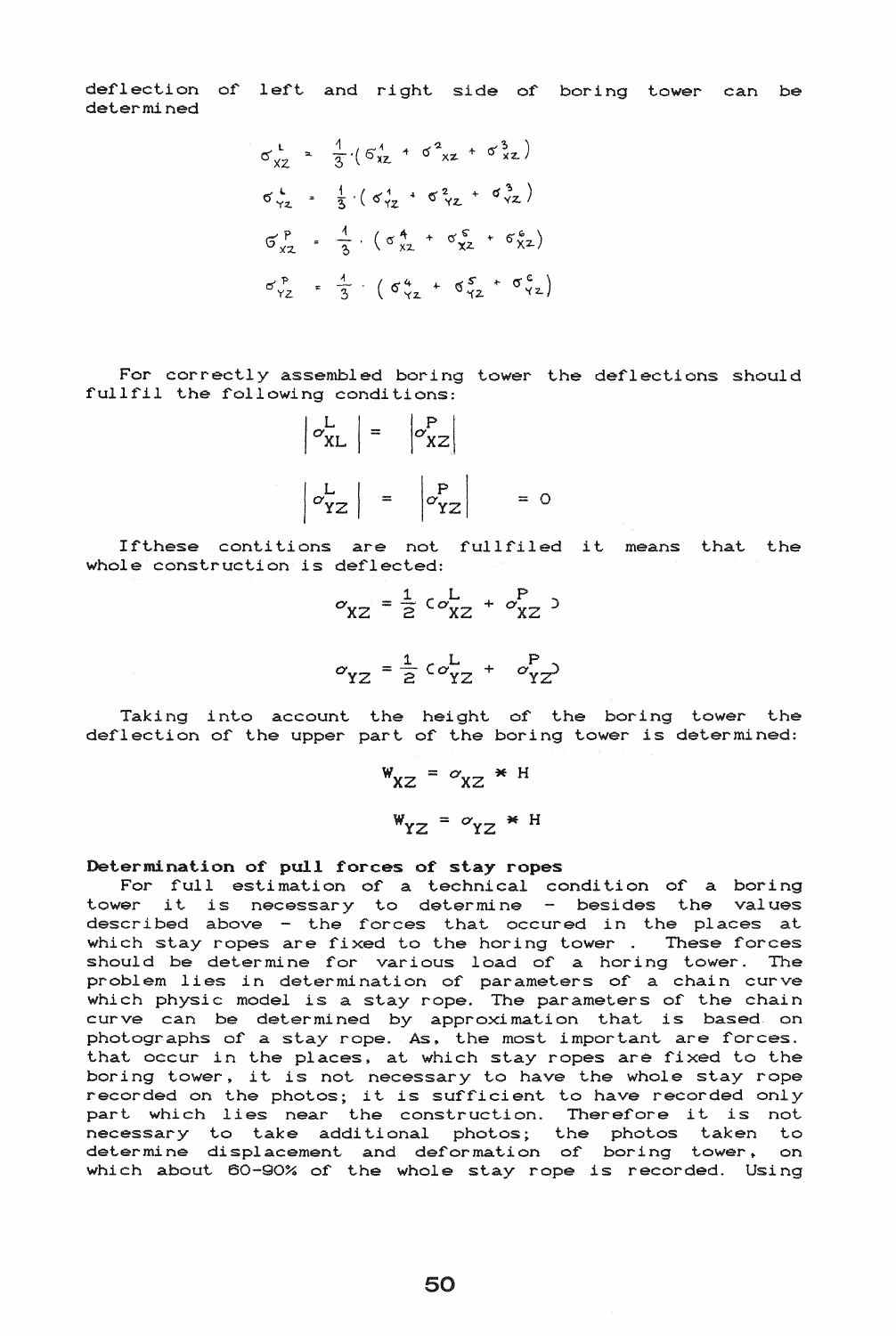the same photos is also very advantageous from the point of view of synchronization when recording boring tower for various load.

To solve this problem the coordinates of lower points, at which stay ropes are fixed, as well as the camera stations should be surveyed. The photogrammetric measurements consist. in measuring of image coordinates of rope in a few places (minimum 3). The measured image coordinates of the stay rope are then transformed to the vertical plane on which the stay rope lies

> $\overrightarrow{r}_{+} = A \overrightarrow{r}$  $\vec{r}$  =  $\begin{bmatrix} x' & c_k & z' \end{bmatrix}$  T  $\vec{r}$  =  $\begin{bmatrix} x_t, & y_t, & z_t \end{bmatrix}^T$

where:

- $A$  operator of rotation about the following three angles:
	- $\alpha$  angle between the camera axes and normal to the vertical plane of the stay rope
	- *w* angle of camera axis inclination
	- $x$  angle of photographs swing.

The values of the angles w andw can be obtained by observation of the points of artificial horizon.

The transformed coordinates make it possible to determine the coordinates of the rope points in the coordinate system (the plane coordinates  $X_1$ ,  $Z_1$  lies in the vertical plane of the base)

$$
x_1 = \frac{y}{y_t} \quad x_t
$$

$$
z_1 = \frac{y}{y_t} \quad z_t
$$

where:  $Y -$  the distance from the camera projection center to the plane or rope

Arter including the integration constants, the equation or a chain curve become:

become:  
\n
$$
\overline{z} = \frac{k}{2} \left( e^{\frac{\overline{X}}{k}} + e^{-\frac{\overline{X}}{k}} \right) = k \cdot \cosh \left( \frac{\overline{X}}{k} \right)
$$

where:  $\bar{x}$ ,  $\bar{z}$  - the coordinates in the chain curve coordinate system

The pull forces can be calculated as:

horizontal component of the force  $F_v = k q$ 

 $= k q.m \nvert q.m \nvert$  vertical component of the force  $F = \sqrt{F_x^2 + F_z^2}$  the resultant force